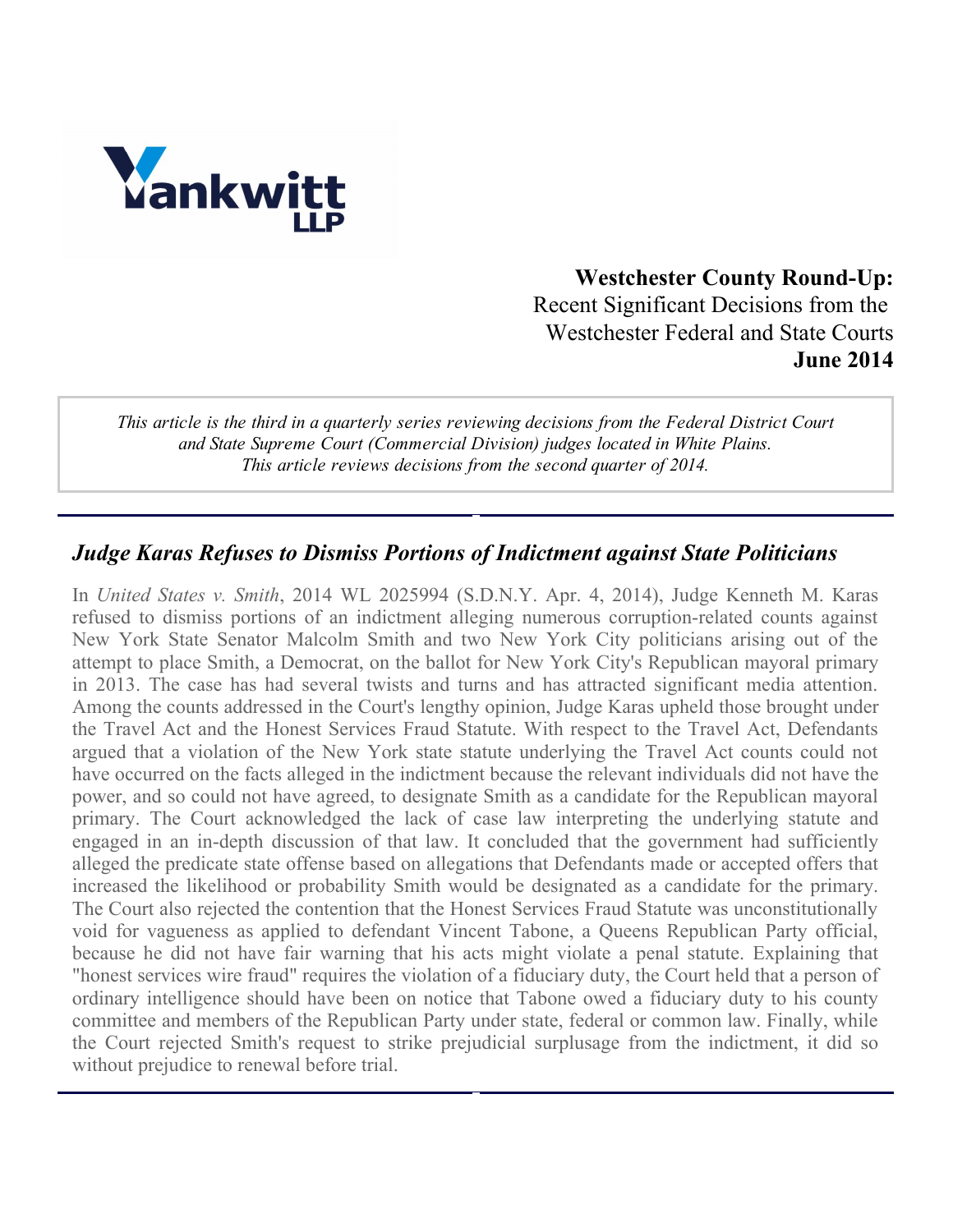## Judge Romàn Holds Plaintiff Stated a Legally Cognizable Claim for Violations of the Anti-Retaliation and Whistleblower Protection Provisions of the Sarbanes-Oxley and Dodd-Frank Acts

In Yang v. Navigators Group, Inc., 2014 WL 1870802 (S.D.N.Y. May 8, 2014), Judge Nelson S. Romàn denied Defendant's motion for judgment on the pleadings on Plaintiff's claims under the antiretaliation provision of the Sarbanes-Oxley Act ("SOX") and the whistleblower protection provision of the Dodd-Frank Act ("DFA"). The Court further held that amendment of the Complaint would not be futile and thus permitted Plaintiff to amend her complaint. The Court explained it did not need to decide whether Plaintiff's communications to her superiors "definitively and specifically" related to one of the listed categories of fraud or securities violations under SOX, because, as a threshold matter, Plaintiff did not have to communicate to her employer which laws were allegedly violated. The Court further rejected Defendant's argument that Plaintiff was not a "whistleblower" under the DFA, holding that "whistleblower" includes an individual who reports to governmental authorities other than the SEC.

# Judge Briccetti Holds Pro Se Plaintiff Plausibly Alleged Westchester County and Individual Employees Violated His Right to Free Exercise of Religion

In George v. County of Westchester, 2014 WL 1508612 (S.D.N.Y. Apr. 10, 2014), Judge Vincent L. Briccetti granted in part and denied in part Defendants' motion to dismiss Plaintiff's complaint alleging violations of the Free Exercise Clause. Plaintiff, a Jewish former detainee at the Westchester County Jail, alleged that Defendants denied his repeated requests to attend and congregate religious services and prevented him from following a kosher diet. The Court explained that its role was not to question the validity of a litigant's interpretation of a creed, but rather to determine whether the litigant's beliefs were sincere and religious in nature. It went on to find that Plaintiff's beliefs were both sincere and religious and that he had plausibly alleged Defendants substantially burdened his right to free exercise. The Court further held that Defendants had not offered a legitimate penological reason for restricting Plaintiff's free exercise. Separately, the Court held that Plaintiff stated a plausible "*Monell* claim" against Westchester County - a difficult claim to sustain as it imposes liability on local government for a violation of constitutional rights only if the injury is caused by the execution of a municipal policy or custom. The Court explained that although the County had a constitutional policy regarding the right of detainees to congregate for religious worship, documents indicated that, in practice, the County did not allow Jewish inmates to so congregate.

# Judge Seibel Grants Summary Judgment for College Campus Police Officers Against False Arrest and Malicious Prosecution Claims

In Costello v. Milano, 2014 WL 1794886 (S.D.N.Y. May 6, 2014), Plaintiff filed a lawsuit against college campus police officers under 42 U.S.C. § 1983, alleging false arrest and malicious prosecution arising out of Plaintiff's arrest for operating a motor vehicle while impaired and unlawful possession of marijuana. Judge Cathy Seibel granted summary judgment in favor of the defendant officers, holding probable cause was a complete defense to both claims. In particular, the